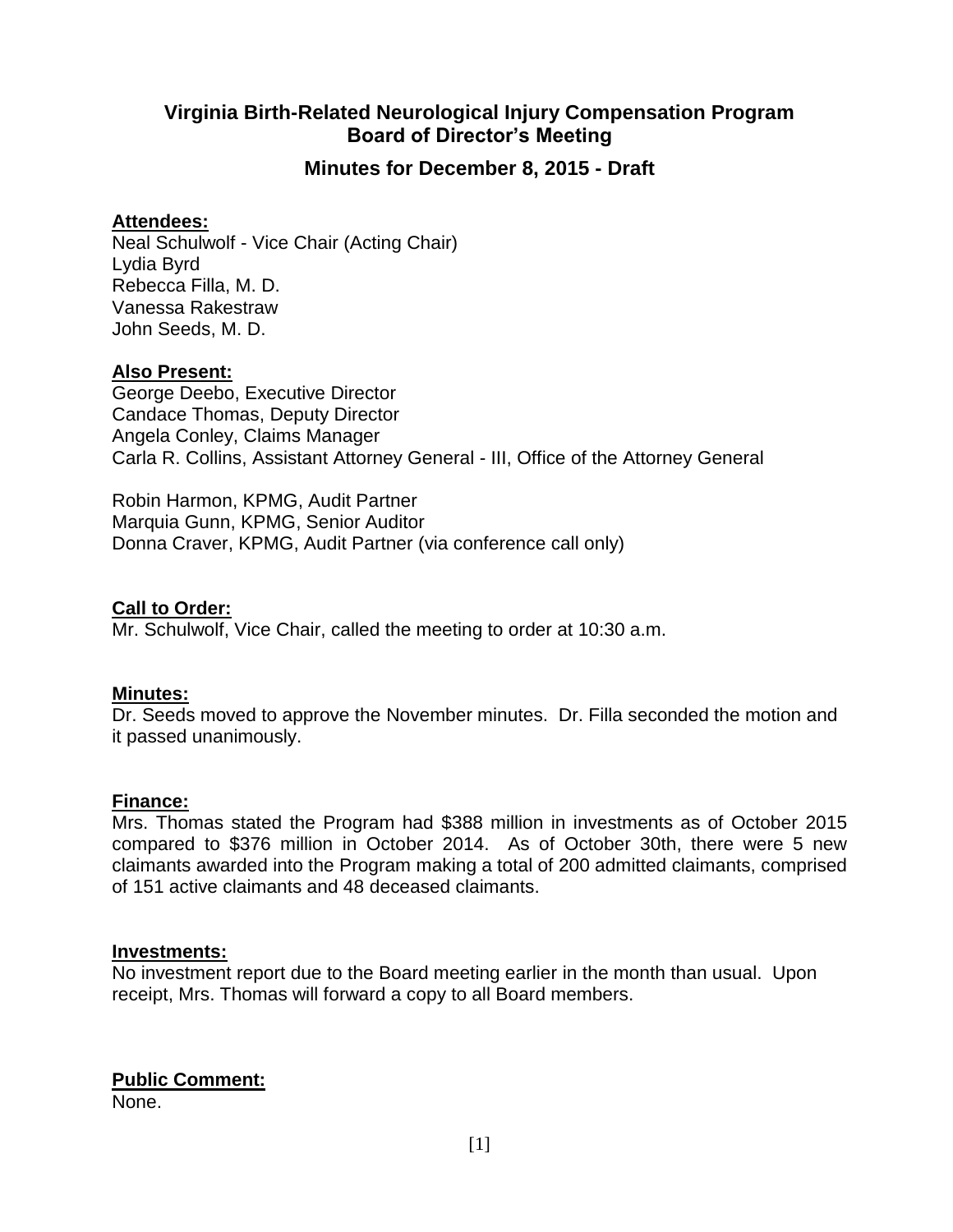## **Audit:**

Mr. Schulwolf had the Board members introduce themselves to Donna Craver, Audit Partner with KPMG as she joined the meeting via conference call. Also present were Robin Harman, Audit Senior Manager and Marquia Gunn, Senior Auditor who both presented the upcoming Audit Plan.

## **Closed Session (Legal/Case Updates):**

Mr. Schulwolf moved in accordance with the provisions of Sections 2.2-3711 (A)(7) and 2.2-3705.5 (16) of the Code of Virginia, that the Board go into closed meeting for the purpose of:

Consultation with legal counsel and briefings by staff members or consultants pertaining to actual or probable litigation, where such consultation or briefing in open meeting would adversely affect the negotiating or litigating posture of the Board, and consultation with legal counsel employed or retained by the Board regarding specific legal matters requiring the provision of legal advice by such counsel regarding:

Discussion of records the Virginia Birth-Related Neurological Injury Compensation Program is required to keep confidential pursuant to Virginia Code Section 38.2-5002.2; more specifically, records concerning the deliberations of the Board of Directors in connection with specific claims, as prevented from being disclosed by Virginia Code Section 38.2-5002.2 (iii) and regarding pending litigation.

The motion was seconded by Dr. Filla and passed unanimously.

## **CERTIFICATION**

Mr. Schulwolf moved the adoption of the following resolution:

**WHEREAS**, the Virginia Birth-Related Neurological Injury Compensation Program's Board has convened a closed meeting on this date pursuant to an affirmative recorded vote and in accordance with the provisions of The Virginia Freedom of Information Act; and

**WHEREAS**, Section 2.2-3712 of the Code of Virginia requires a certification by this Board that such closed meeting was conducted in conformity with Virginia law;

**NOW, THEREFORE, BE IT RESOLVED,** that the Virginia Birth-Related Neurological Injury Compensation Program Board certifies that, to the best of each member's knowledge, (i) only public business matters lawfully exempted from open meeting requirements by Virginia law were discussed in the closed meeting to which this certification resolution applies, and (ii) only such public business matters as were identified in the motion convening the closed meeting were heard, discussed or considered by the Board.

The Board members were polled individually and each certified the motion.